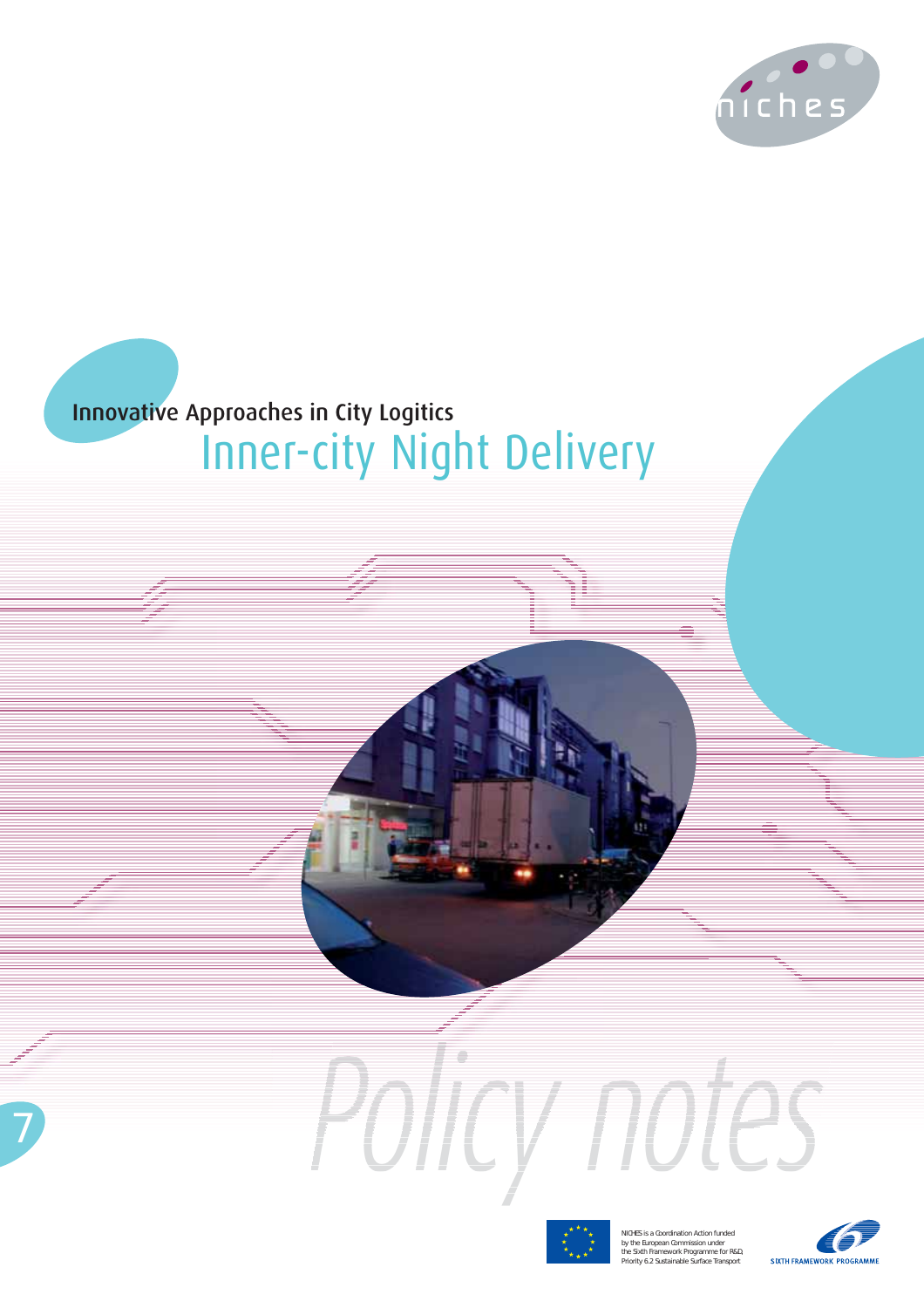# What is it about?

# **Characteristics**

Inner-city Night Delivery is the delivery to retailers and shops in the inner city area during the night hours when the city is usually quiet and inactive. Typical times are between 10.00 p.m. and 7.00 a.m.

In several cities such as Barcelona or Dublin, successful experiences with trials on night delivery are made replacing a (higher) number of vehicles operating during day time by a (fewer) number of vehicles operating during night time.

The Concept Inner-city Night Delivery addresses the following aspects:

- The delivery during night time with specially equipped low noise vehicles (low noise equipment, CNG etc);
- Allowance for larger trucks to enter the city centre which are restricted during the day time.

The PIEK program in the Netherlands is an important example related to night delivery solutions (see page 8).



*Early morning rush hour*



*Conventional night time delivery* Photos: PTV Planung Transport Verkehr AG

# Key benefits

The implementation of Inner-city Night Delivery…

- reduces delays for the logistics service providers by using the free road capacities at night;
- reduces emissions and energy consumption (less congestion during night time, direct access to the shops);
- increases logistics efficiencies in terms of the deployment of HGVs and manpower;
- enhances road safety.

# Example: Barcelona night delivery scheme, Spain

Goods traffic continues to grow in Barcelona, and the Municipality has been active in finding solutions to manage on-street deliveries (the majority of premises have only limited stock-holding capability, and no off-street loading facilities, etc.) in ways that minimise congestion. In Barcelona in about 20 locations in the city and across the metropolitan area goods are delivered during night time and the solution has been extended within a short period of time to about 140 supermarket outlets all over Spain. The good experiences and especially the economic benefits led to this quick extension.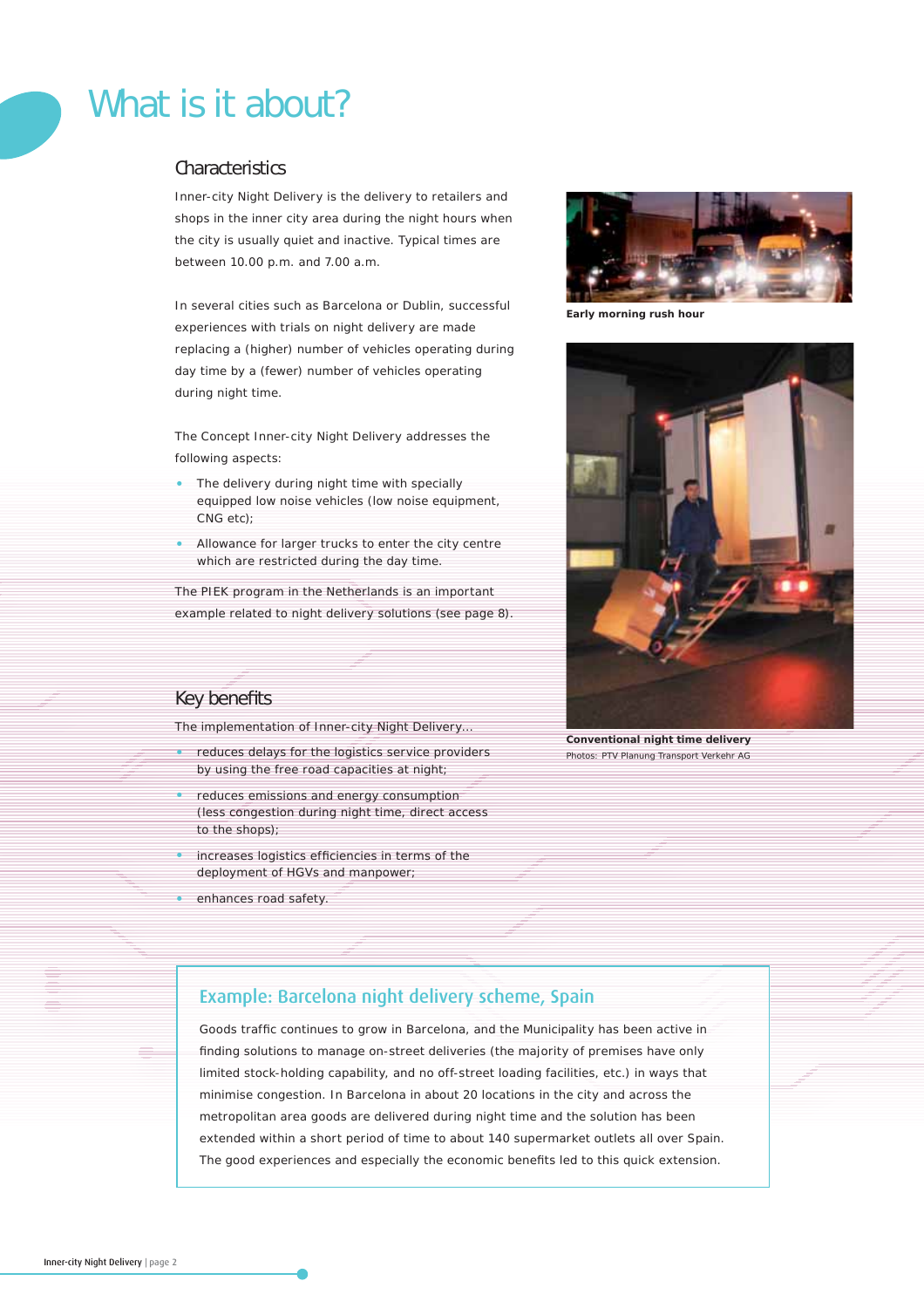# Is this something for us?

Inner-city Night Delivery is suitable for a wide range of cities. The following requirements are desirable in order to implement the Concept:

- Political will: The set up of a night delivery scheme depends on political will and support;
- **Key stakeholder**: In addition to the political will it is necessary to have a key stakeholder on the commercial side which has a strong interest in the solution and works as a driving force;
- **Local legal framework**: A framework which promotes active noise reduction in the city and which controls the access to the city during night time is very helpful. The legal framework has to contain also a realistic enforcement strategy.

# Example: Dublin night delivery scheme

A detailed analysis of the delivery patterns and processes and the vehicle configurations in the inner city area of Dublin was made. The survey aimed to identify a logistics regime and configuration that justifies the use of urban delivery centres and more eco-friendly vehicles offering a more sustainable solution for managing freight deliveries in the historic city centre. The planning of the programme in Dublin has close relation with the experience of the PIEK programme in the Netherlands, which includes a consideration of 10 single issues to be taken into account in order to reduce noise emissions during loading and unloading at retail stores. The research in Dublin is designed to complement the PIEK experience because "no one size fits all".



*Noise map of the city centre (Dublin)*

| <b>Check list</b>             |                                                                                                                                                                               |
|-------------------------------|-------------------------------------------------------------------------------------------------------------------------------------------------------------------------------|
| <b>City size</b>              | Not relevant.                                                                                                                                                                 |
| Costs                         | Possible higher costs for quiet vehicles and quiet equipment and higher<br>personal costs due to having to receive deliveries at night when the<br>shops are normally closed; |
|                               | Lower logistics costs because of a faster and more efficient delivery<br>process.                                                                                             |
| <b>Implementation time</b>    | Short term $\left( < 3 \right)$ years).                                                                                                                                       |
| <b>Stakeholders involved</b>  | • Public & planning authorities;                                                                                                                                              |
|                               | Transport operators;<br>۰                                                                                                                                                     |
|                               | Shops/companies;<br>$\bullet$                                                                                                                                                 |
|                               | Residents;<br>$\bullet$                                                                                                                                                       |
|                               | Chambers of Commerce                                                                                                                                                          |
| Undesirable secondary effects | • More noise during the night because of the delivery;                                                                                                                        |
|                               | • May reduce consolidation work in freight villages and freight centres<br>outside the city.                                                                                  |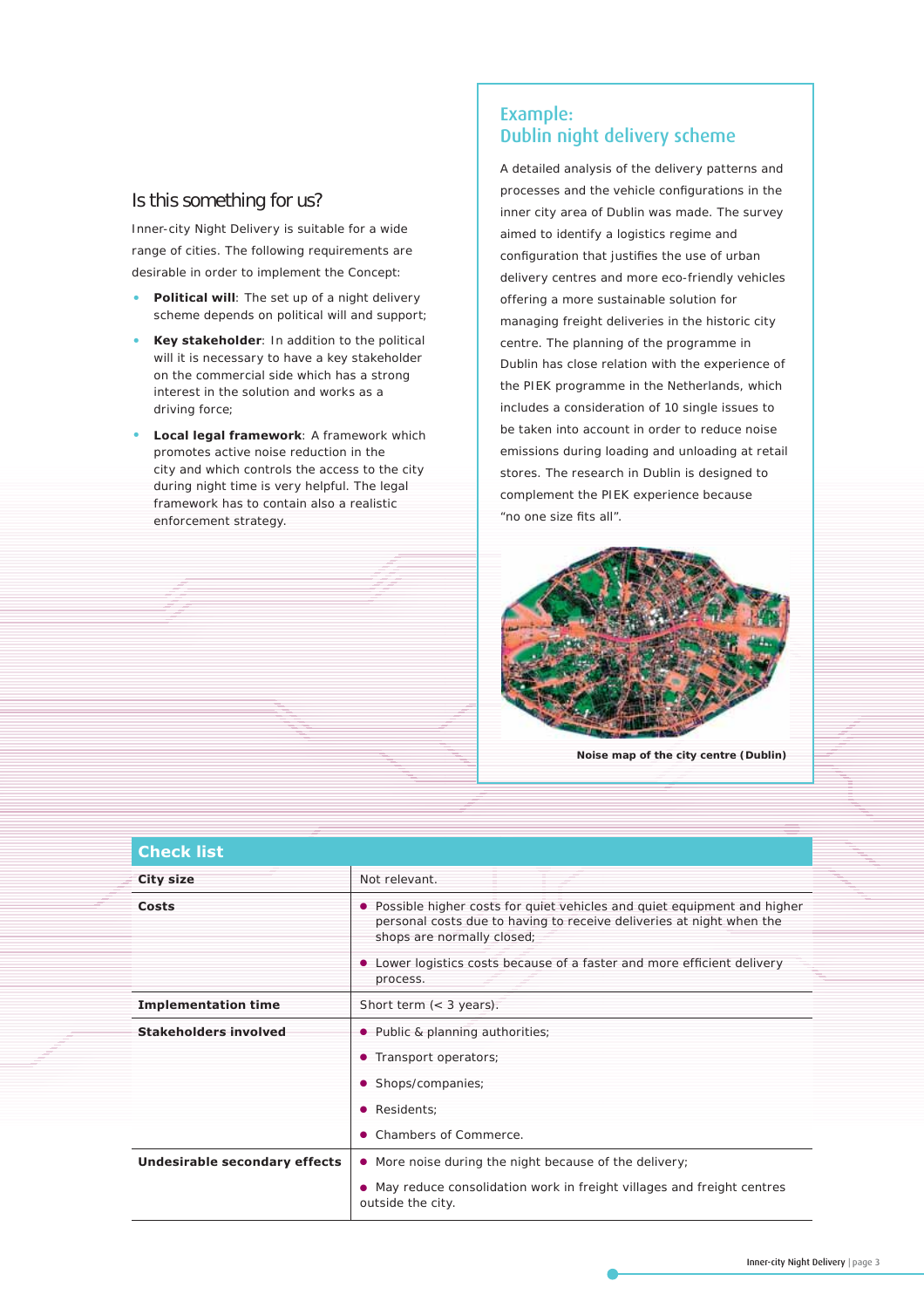# Sustainability, Benefits & Costs

# **Benefits**

Inner-city Night Delivery includes a range of potential benefits:

- Reduction of the congestion by using the road network during night hours;
- Faster travel times for all vehicles;
- Optimisation of vehicle and manpower utilisation;
- Reduced emissions;
- Consolidation and clustering of shipments;
- Positive contribution to road safety.

For the **transport operators** the main benefits derive from the use of bigger vehicles and from a reduction of travel times during night time.

The benefits for the **society**, i.e. for the citizens, are a reduction of travel times for all vehicles (reduction of the time losses due to congestion) during day time and a reduction of the number of delivery vehicles operating in the city centre. Note: The benefits of less urban congestion overall would not be significant unless a high number of HGVs move to the night (source: IVECO).

The **shop owners** can benefit from a better organisation of the receiving of the goods and less disturbance for the customers (delivery outside shop opening hours).

Furthermore, the reduction of travel times leads to **less pollution and energy consumption**.

The introduction of night delivery leads to an increase of the delivery activities during the night and can therefore lead to more noise and more disturbances of the residents. The use of low noise equipment and additional noise reduction measures can mitigate or even overcome these negative side effects of night delivery.



*Barrier for an access restriction during night time (from 8 p.m. to 6 a.m.)* Photo: PTV Planung Transport Verkehr AG

# Barcelona night delivery

Within Barcelona, a night delivery trial was carried out concentrating the delivery processes between 23.00h and 24.00h in the night and between 5.00h and 6.00h in the morning.

40t trucks were delivering to grocery stores directly during the night instead of going to a regional distribution centre. The equipment used was noise adapted, both for the truck as well as the loading and unloading utilities.

As a result the trial was successful in terms of noise intrusion and from the commercial point of view. About 7 trucks could be replaced during day time allowing 2 large trucks to enter the city during the night time.

# Costs and cost savings

An estimation of the additional cost for low noise equipment per vehicle must await the completion of the research being carried out in The Netherlands, Ireland and Spain. It is a challenge for the equipment suppliers to reduce the extra costs as much as possible.

For Barcelona the scheme investment is recovered within 2 to 3 years (for the 7 points delivered at the moment a cost saving of about 6,000 € per month can be seen).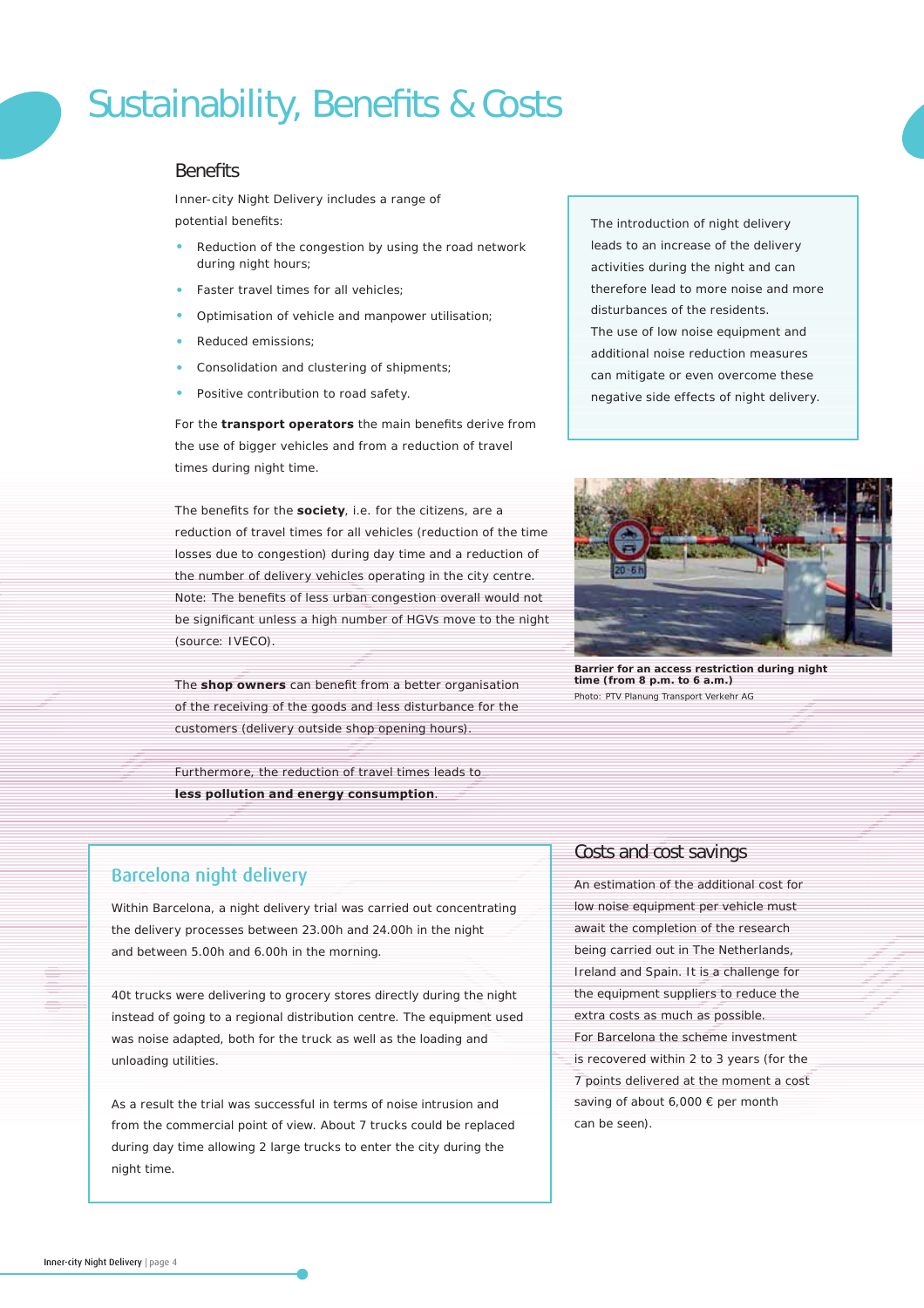# Users & Stakeholders

# Users and target groups

The affected parties involved in night delivery are the **drivers**, including the local **shop owners** but also the **residents** living nearby.

# Key stakeholders for implementation

Night delivery concepts work well with close cooperation of the public side and the private sector. The key stakeholders are listed below:

- The **city administration** is a main stakeholder being responsible for the necessary framework in the city as basis for a night delivery scheme. The city administration is responsible for the necessary access restrictions to the area concerned and noise levels and - if necessary – can improve the acoustic properties of the existing loading ramps.
- The **transport operators** are responsible for negotiations with the own system suppliers for an adaptation of the equipment used and with the receivers in order to guarantee the receiving of the goods during night time. I.e. for the operation still the private companies are responsible.

If no changes of existing regulations are needed or if no existing legislation is concerned, Inner-city Night Delivery can also be implemented by a private company without any involvement of public entities.

The **shop owners** need to find arrangements with regard to the receiving of the goods during night time. Either dedicated staff has to be on site if an attended delivery is planned or a technical solution has to be found if an unattended delivery shall take place.



*Receiving goods during night time*



*Noisy road surface* Photo: PTV Planung Transport Verkehr AG

"It is a challenge to persuade the major automotive manufacturers to bring low noise engines and ancillaries to market at a reasonable cost. They are awaiting the implementation of Europe-wide and commonly agreed acoustic limits for residential areas before they are prepared to make the necessary investments in research and production facilities for exploiting the mass market that, they believe, has yet to develop. An unfavourable comparison can be made with how commonly agreed EU- wide limits on tail pipe emissions stimulated the vehicle manufacturers to develop cleaner technology in relatively quick time. It is desirable that the action plans currently in preparation under the EC Noise Directive strives to achieve commonly agreed acoustic limits for night deliveries while still allowing a degree of flexibility to the local municipal authorities"

*Hugh Finlay, Dublin Institute of Technology, Ireland*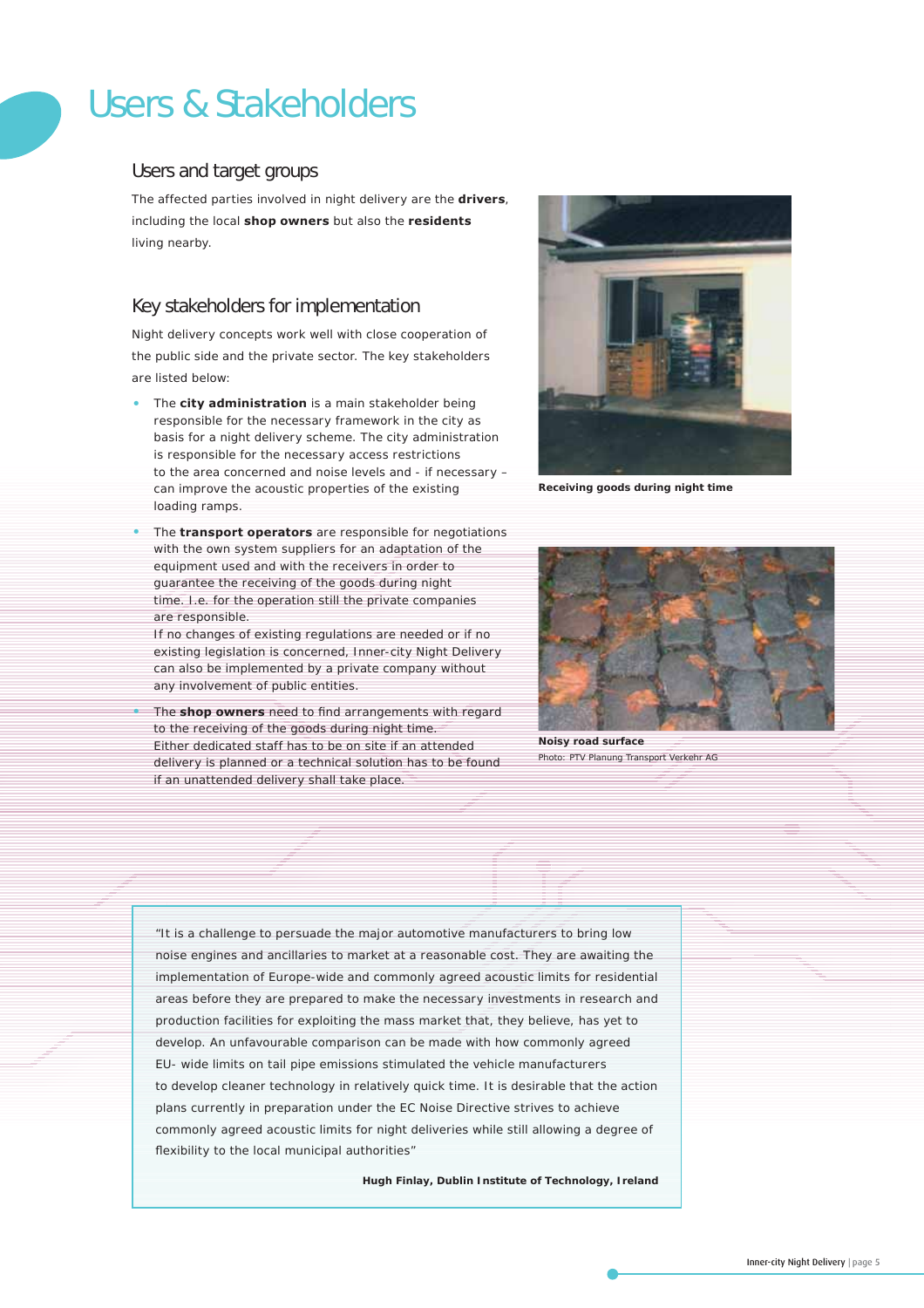# From concept to reality

**Preparation Implementation Indementation Indemetries Operation** 

### Preparation and implementation

Before the implementation of the Inner-city Night Delivery Concept the following key aspects should be considered:

- The **acceptance** of night delivery can differ from country to country (for example southern cities are seen as more noisy than northern cities);
- **Technical solutions** for low noise equipment are available;
- Public financial supports/subsidies can encourage buyers/users to make use of the low noise equipment;
- **Existing noise limits** have to be respected (on the local, national and international level);
- **Local access regulations** (for example no access for trucks during night time) have to be considered and adopted;
- **Urban space** for deliveries has to be available (competition with parking vehicles of the inhabitants);
- **Infrastructure** (for example paving) around the ramps may cause additional noise and has to be mitigated;
- **Organisation** (and/or technical solutions) of the receiving of the goods during night times or in the morning at the receiver's side is needed.

# The initiatives should come from the logistics operators and retailers which are subject to complaints by residents because of night deliveries. The authorities should then respond positively to the operators' initiatives and promote the development of innovative solutions by means of special permitting arrangements and privileges.

# Combination of low noise equipment with alternatively fuelled vehicles, Barcelona

The trials with small trucks show that the combination is possible but in this case only biodiesel was used and no hybrid, fuel cell or CNG technology.

The discussion with the involved car manufacturer was fruitful and no problems occurred but this is due to the possibility to make use of biodiesel in most of the conventional vehicles.

The combination of low noise equipment and alternatively driven vehicles is seen as very important in the future, but at the moment the availability of alternatively fuelled vehicles is not given especially for long distance trucks.

#### **Immediate actions to be taken by cities:**

- Take a few simple measures, such as extending the time limit for morning deliveries or integrating afternoon and evening delivery time windows;
- Anticipate future needs for logistic areas (for example delivery «relay» centres) and reserve such areas in the land-use plans;
- Make the fit out of new urban logistics sites with low noise acoustic solutions a condition of planning permission;
- Night-time use of roadway infrastructures when the progress of equipment technology makes it possible to achieve a drastic reduction in noise levels.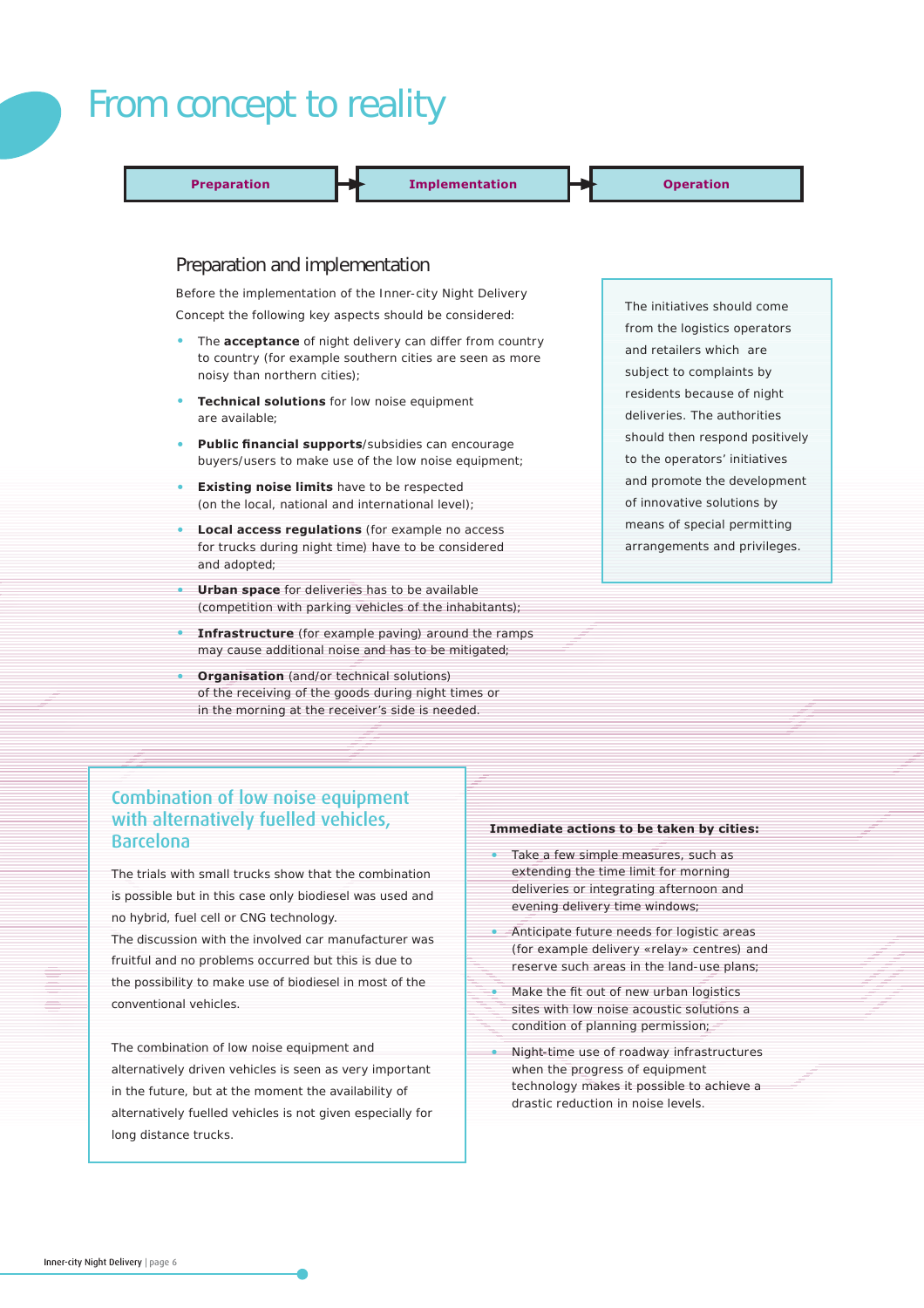# The noise issue

Before the implementation of the Inner-city Night Delivery Concept the following key aspects should be considered:

- The existence of the EU-Directive (2002/49/EC) on noise as an European framework leads to a development of first national frameworks and awareness and relevant initiatives at local level;
- Night-time deliveries pose a problem of noise, articulated by local politicians echoing the complaints of the people;
- High noise levels are mainly due to factors independent of vehicle operations, such as goods handling, the opening and closing of store doors.

A Mac Donald's in Lyon has installed a power socket above the pavement in the delivery area so that the van's refrigerating set can be turned on without having to keep the engine running.

# Success factors of night delivery:

- Quality label indicating that quiet equipment is used;
- Openness of city authorities concerning alternative delivery schemes;
- Research to develop low noise equipment and improve organisation;
- The shops are able to receive the goods during night time (the situation for the different shops can differ depending on the size and therefore different technical and/or organisational aspects are important);
- Infrastructure around the ramps, quiet loading and unloading locations (retailers and municipality), quiet paving (asphalt vs. bricks);
- Training of drivers and ramp personnel;
- Contracts between retailer/receivers and shippers ensuring that goods are transported with quiet equipment;
- Co-operation between shippers and transporters ensuring that the transporters use quiet equipment (responsibility goes from the shipper to the transport operator).

### Potential solutions

#### *Technology:*

- LNG/CNG/hybrid/fuel cell;
- Silent trailers;
- Radio switches;
- Load restraints;
- New vehicle development;
- Treatment of the lorry floor with a noise-insulating material (Sikaflor).

#### *Organisation:*

- Briefing drivers & Training courses;
- Additional staff at the shops for loading/unloading.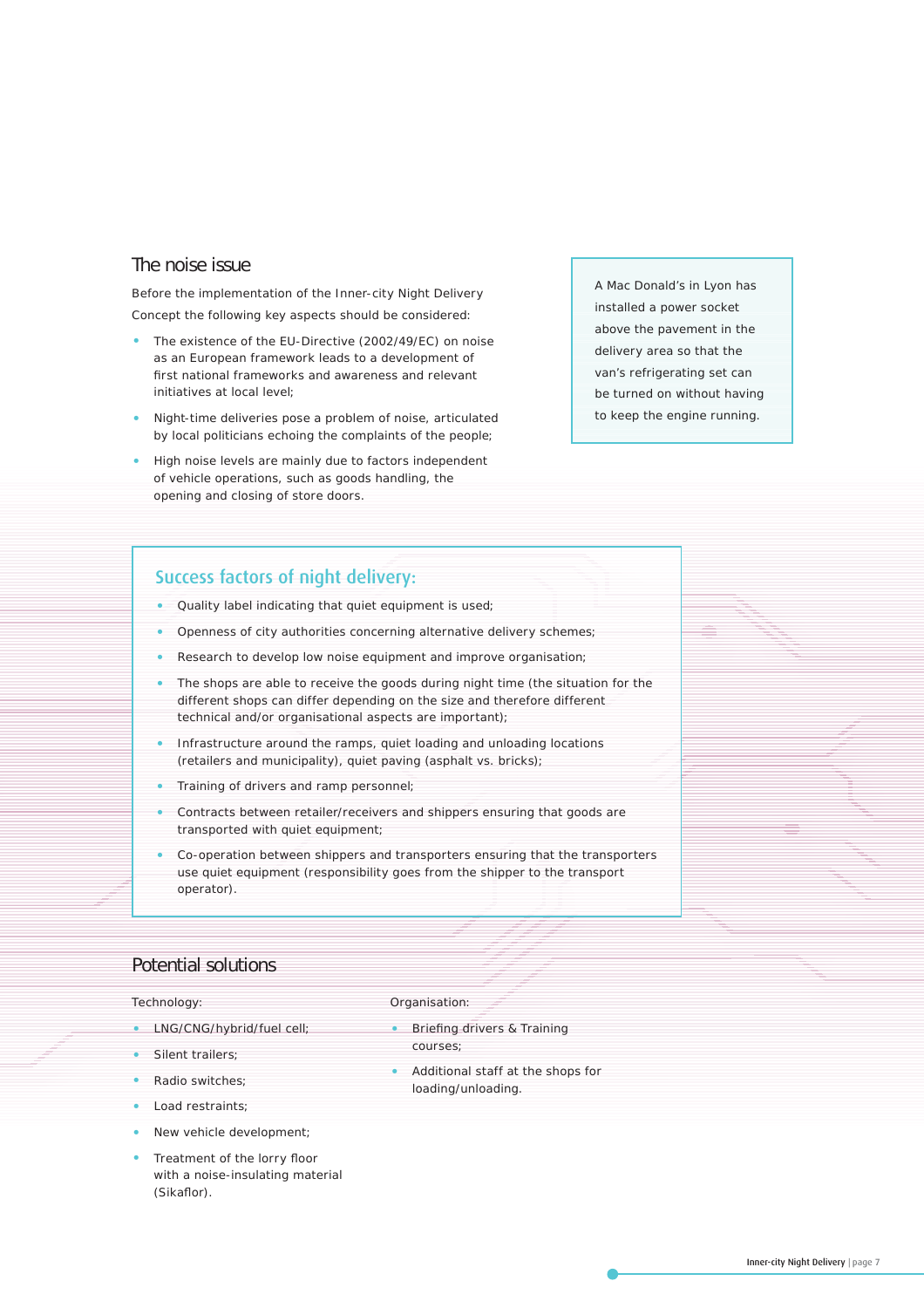# The PIEK programme

# PIEK programme, The Netherlands

At the end of 1998 the renewed "Decree Retail Trade Environmental Protection" came into effect. This Dutch decree sets down that the noise emission level must remain within noise emission standards set. It stipulates that the noise emission generated when loading and unloading goods, in particular from trucks, between 19.00 and 7.00 hours must comply with strict peak noise standards: 19.00 – 23.00 hours 65 dB(A) and 23.00 – 7.00 hours 60 dB(A).

Research has shown that many loading and unloading actions exceed the 60 and 65 dB(A) noise standards.

The Ministry of Housing, Spatial Planning and Environment, the Ministry for Economic Affairs and the Ministry for Transport, Public Works and Water Management introduced a long-term PIEK (peak noise) program in 1999 in order to bring about the necessary technical adjustments, by tackling the source, to the means of transport, the materials used when loading and unloading goods and the loading/unloading locations. The long-term PIEK program comprises 10 main projects. With the exception of the truck and the shopping trolley all solutions meet the 60 dB(A) requirement.

### 10 measures:

- Transfer of knowledge to the companies involved on a general level;
- Stimulate quiet behavior;
- Create the optimal loading and unloading bay;
- Low noise trucks (up to 7,5 tons);
- Low noise trucks (over 7,5 tons);
- Low noise transport refrigeration system;
- Low noise take along forklift truck;
- Reduce noise of roll containers, pallet-trucks and handpallet-trucks;
- Quiet shopping trolleys;
- Electric drive or electric hybrid drive.



*Fuel cell technology* Photo: Transman

### Conclusion

The PIEK MAP has resulted in many innovations. Solutions that can meet the PIEK standard of 60 dB(A) have been found for all components that were too noisy. Exceptions are the shopping trolley and heavy truck. These can meet 65 dB(A).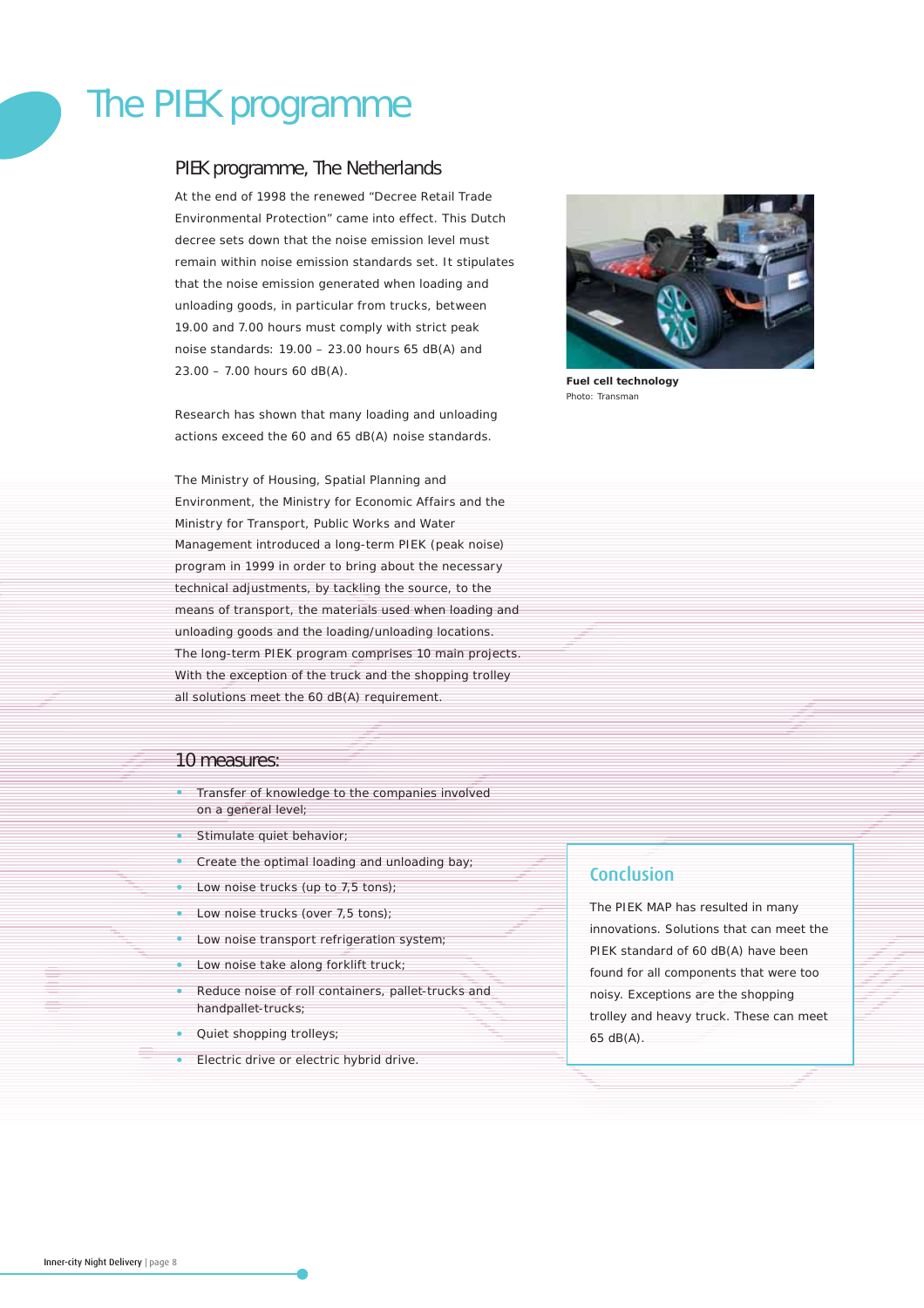# Additional requirements (not indispensable but that may facilitate implementation):

- **European/national standards**: An overall European and/or national approach with regard to standards which foresee noise reduction of the (delivery) vehicles would give a good framework and stimulation for manufacturers of the low noise equipment and vehicles and lead to lower prices. This framework should be comparable to the one in the field of particle emissions.
- **Local legal framework**: A local legal framework (based on a European/ national framework) which aims at noise reduction in the city is very helpful. The legal framework has to contain also an enforcement strategy.
- **Bundle of measures**: It can be difficult to implement Inner-city Night Delivery as a stand-alone solution. It is then recommendable to implement this solution together with additional measures related to city logistics (e.g. a zone access control scheme which foresees no or only limited access for delivery vehicles during daytime) and to consider public subsidies which make the solution more attractive for the transport operators.



Photo: PTV Planung Transport Verkehr AG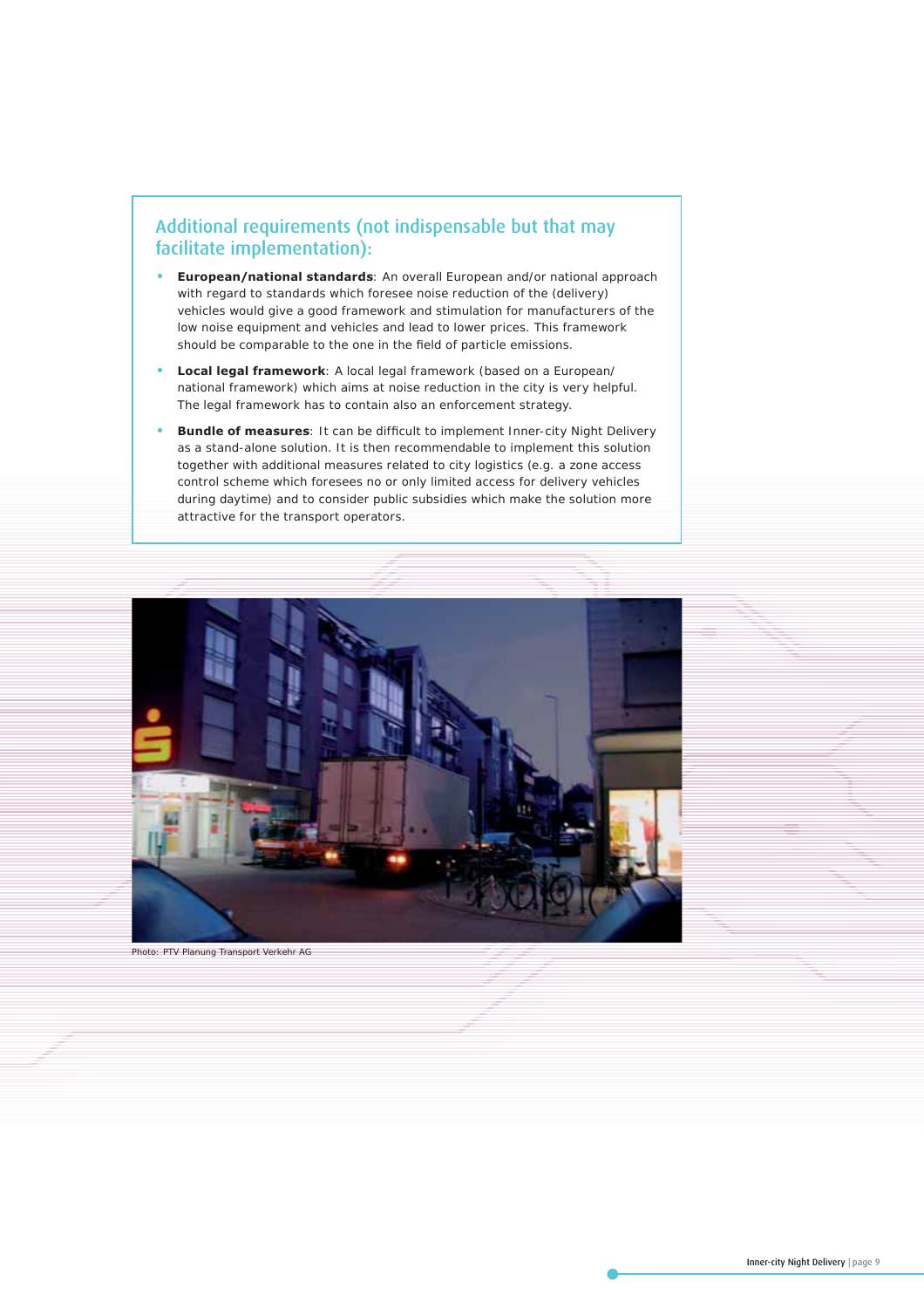# The PIEK programme

# Key aspects at this stage

An important issue during operation of night delivery is that the residents can complain about noise directly to the service centres. A permanent monitoring of the noise levels should guarantee that the noise levels do not increase by the used transport vehicles and drivers.



Photo: City of Barcelona

# Night delivery of Mercadona supermarket, Barcelona

With an investment return of 3 years, Mercadona's night time delivery scheme is now a validated approach for more flexible delivery to larger outlets.

The trial took place during the closing hour of the shops, however, beside the driver also staff from the retailer was present to accept the delivery.

Mercadona supermarkets are larger than the average store, and there is scope to organise staff to receive the lorry night arrivals. There is an additional labour cost (night-working bonus).

The operator Mercadona has demonstrated that quiet delivery is possible with a 30T lorry serving supermarkets with a rather large capacity and with substantial refrigeration facilities. The result is quantified in terms of noise measures compared to ambient noise levels on nights when the delivery was not being made; the average of the minimum values recorded during unloading inside buildings (23.5 dB(A)) was 0.3 dB(A) greater than those recorded before loading started; for maximum values no difference was recorded for measurements inside buildings (33.4 dB(A)), and the maximum values recorded in the street varied by only 0.1 dB(A) average with unloading of 52.2 dB(A).

It is important to know that in Spain the supermarkets (shop owners) are responsible for the organisation of the goods transports. They even rent trucks and decide directly about the logistics process. I.e. they are also the driving force for the implementation of night delivery. The main arguments in favour of night time delivery from the shop owners' point of view are: reduction of cost by use of bigger vehicles during night time (consolidation); reduction of cost due to faster driving times during night time (night time driving takes only 1/3 of the time necessary during day time); and reduction of complaints from inhabitants.

#### In Barcelona noise

measurements were realised at the Valencia St. night un/ loading site by the municipal police during the months of April - July of 2003. The measurements were realised outdoors as well as indoors (at 6 occupied residences close to the supermarket). The measurements were realised at different time periods (23.00, 03.00 and 05.00 hours, with measurements at residences recording minimum and maximum values in dB(A) between 23.00 and 23.30 hours (total of 22 sets of measurements).

The reactions of the residents nearby the shops which are delivered during night time are very positive – no complaints were registered. They were asked directly after the delivery took place.